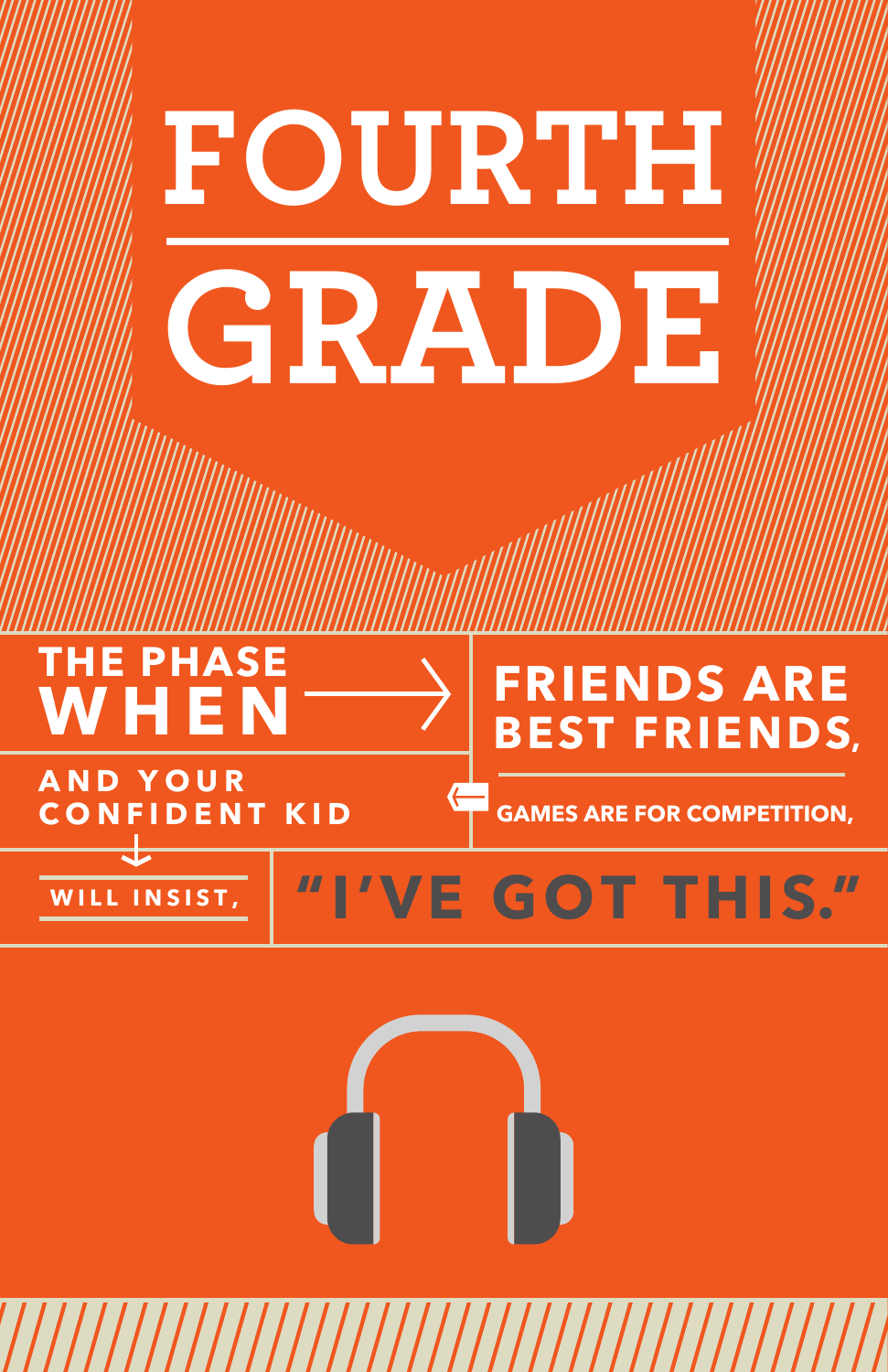#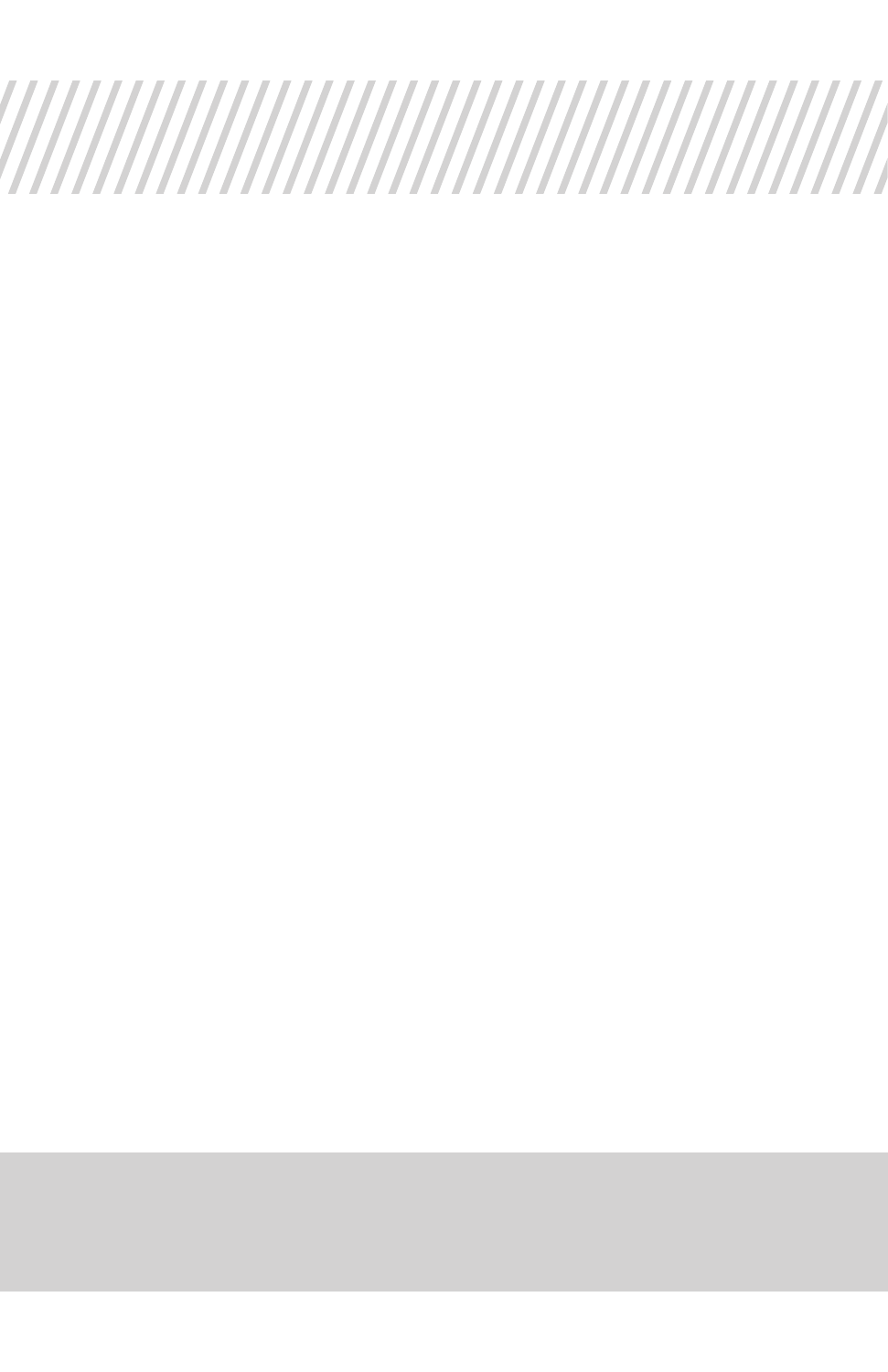## **FRIENDS AND MORE.**

Peer approval (and disapproval) is significantly motivating in this phase. You may notice that some friends have quickly become "best friends." If your fourth grader is doing, saying, or wearing something that confuses you, check out what their peers are doing, saying or wearing. Don't worry, your opinion will matter again... in maybe another ten years.

## **COMPETITION CAN BE FUN.**

With a "lifetime" of experience under their belt and a "no fear" attitude, a kid in this phase is virtually unstoppable. They are ready for the world to take notice, and they lack the self-consciousness that might otherwise slow them down. They are ready for competition because it's one more way to show you just how smart and fast and strong they really are.

## **NATURAL CONFIDENCE RULES.**

IT'S JUST A **PHASE**

So this phase demonstrates a clarity of mind that comes with knowing the ropes. Lean into that confidence and build it. Let them know you see their potential and you believe in it. They will need to draw from it in the next phase.

> SO DON'T MISS IT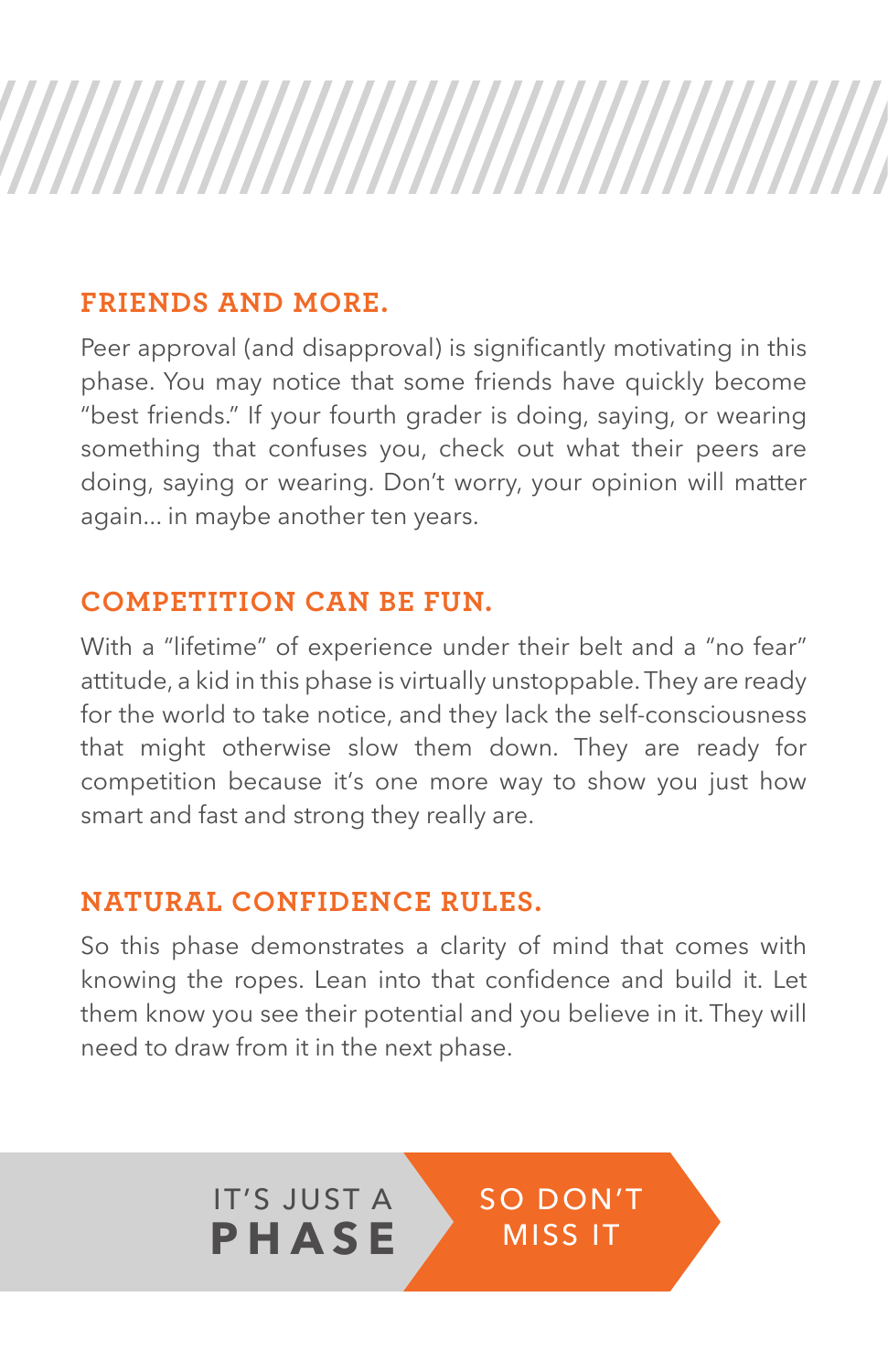# 

# **YOUR ROLE IS TO ENGAGE THEIR INTERESTS**

Everyone needs a friend. That may sound cliche, but research actually shows there is extraordinary value in having a best friend in fourth grade. Kids need to share their most authentic version of themselves with another person. If you want to engage their interests, then include peers, coach relational skills, and help your kid develop healthy friendships in this phase.

| <b>THINKS LIKE</b>                                      | You help them learn when you                                    |  |
|---------------------------------------------------------|-----------------------------------------------------------------|--|
| <b>A SCIENTIST</b>                                      | <b>GIVE THEM A CHALLENGE.</b>                                   |  |
| <b>WANTS TO KNOW,</b><br>"DO I HAVE<br><b>FRIENDS?"</b> | You capture their heart when you<br><b>DEVELOP FRIENDSHIPS.</b> |  |
| IS MOTIVATED                                            | You coach their moral abilities when you                        |  |
| <b>BY FUN</b>                                           | <b>INVITE OTHERS TO JOIN IN.</b>                                |  |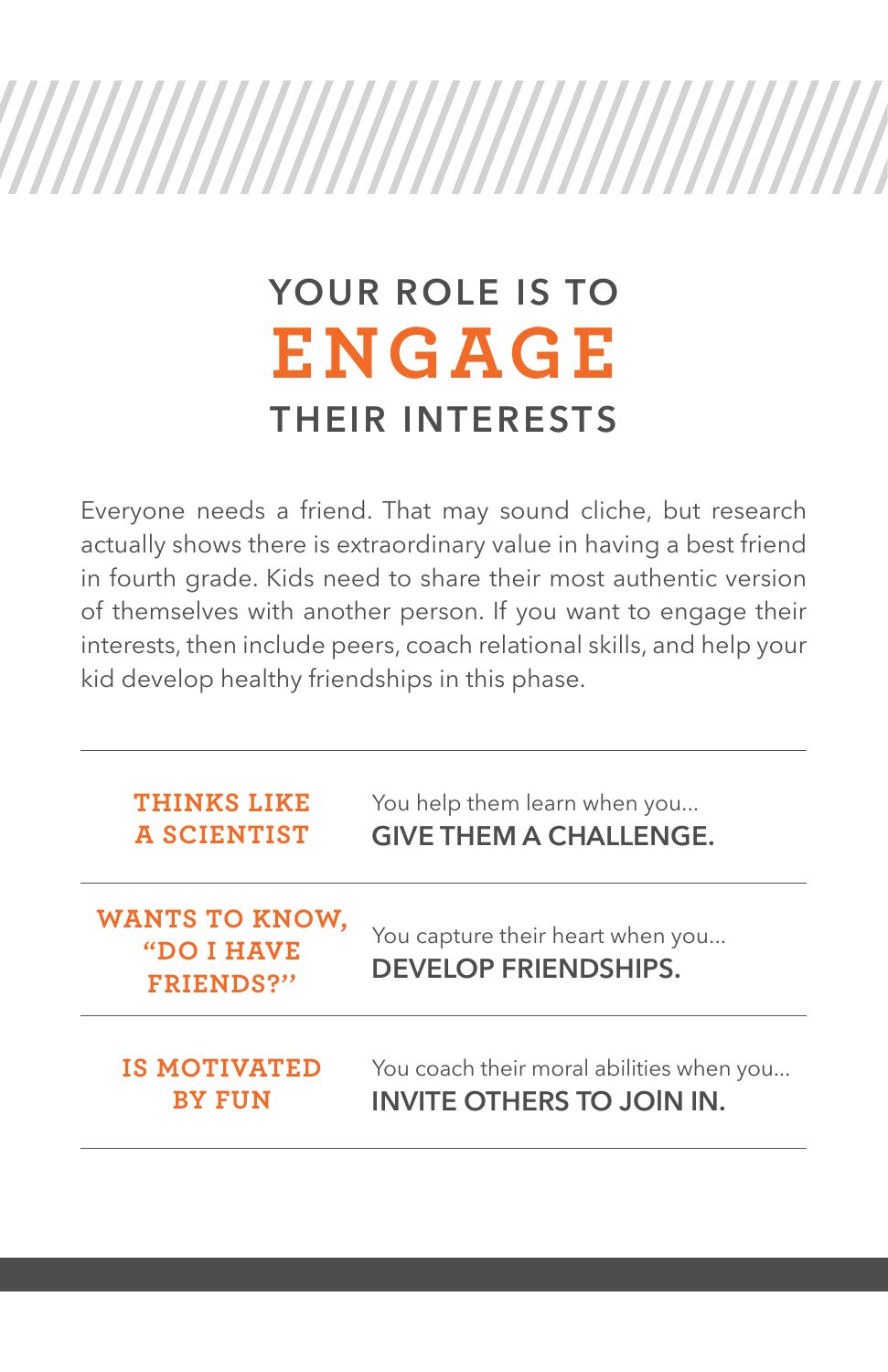YOU CAN HELP YOUR KID GROW IN WISDOM, FAITH, AND FRIENDSHIP.

When you **ENGAGE** your child's interests, you help them...

## **TRUST GOD'S CHARACTER . EXPERIENCE GOD'S FAMILY.**

Practically speaking, that means every week you have an opportunity to...

## **CONNECT WITH A FAITH COMMUNITY. PRAY TOGETHER. READ BIBLE STORIES AND ANSWER FAITH QUESTIONS. REPEAT BASIC TRUTHS LIKE:**

**"I can trust God no matter what." "I need to make the wise choice."**

**"I should treat others the way I want to be treated."**

You can do these things by taking advantage of the time you already spend together.

| <b>MORNING</b><br><b>TIME</b>                                               | <b>DRIVE</b><br><b>TIME</b>                                             | <b>MEAL</b><br><b>TIME</b>                                                          | <b>BED</b><br><b>TIME</b>                                                                       |
|-----------------------------------------------------------------------------|-------------------------------------------------------------------------|-------------------------------------------------------------------------------------|-------------------------------------------------------------------------------------------------|
| BE A COACH.                                                                 | <b>BE A FRIEND.</b>                                                     | <b>BE A TEACHER.</b>                                                                | <b>BEA</b><br>COUNSELOR.                                                                        |
| You instill purpose<br>when you start<br>the day with<br>encouraging words. | You interpret life<br>during informal<br>conversation as<br>you travel. | You establish values<br>with intentional<br>conversation while<br>you eat together. | You strengthen<br>your relationship<br>through heart<br>conversations at the<br>end of the day. |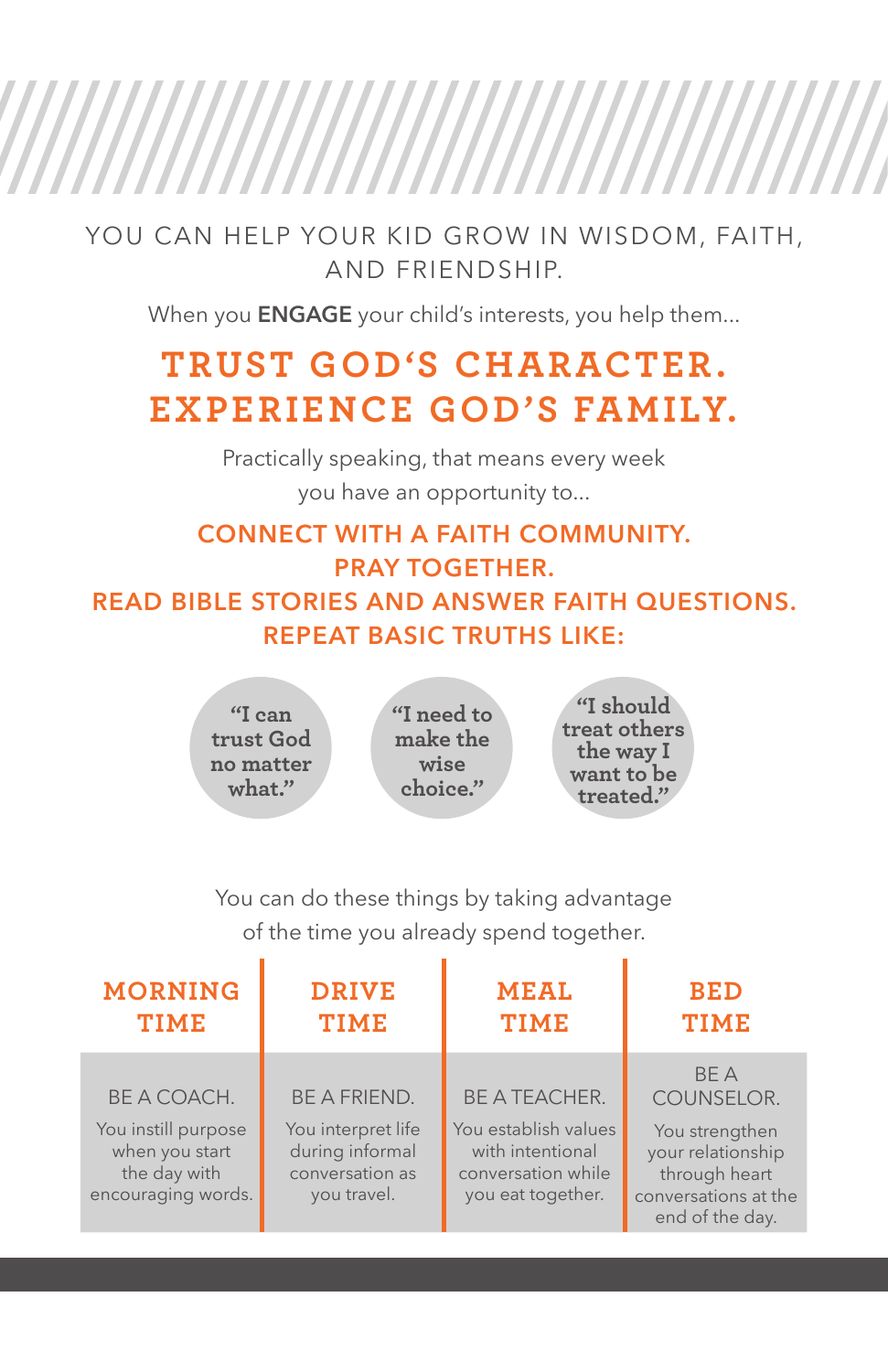## **YOUR KID IS CHANGING...**

### **PHYSICALLY**

- » May show signs of early stages of puberty: acne, mood swings, and changes in height and weight (girls 8-11, boys 9-12 years)
- » Continues losing molars (9-12 years)
- » Improves in speed, force, and body control
- » Needs physical activity and may become restless
- » Still needs 10-11 hours of sleep each night

### **SOCIALLY**

- » Increasingly values peer approval and challenges authority
- » Often thrives in competitive situations
- » Benefits from having a same-gender best friend
- » May have romantic interests, crushes, and experiment with physical affection

### **MENTALLY**

- » Concentrates on one activity up to 45 minutes
- » Reads to learn instead of learning to read
- » Able to collaborate on rules and consequences
- » Still struggles with abstract concepts

### **EMOTIONALLY**

- » Easily embarrassed about their body
- » Enjoys puns and sarcasm, but humor may turn negative
- » Needs to navigate some failure and experience consequences
- » Still holds to family beliefs and values, but may ask challenging questions
- » Wants to be seen as "independent" and "mature"
- » May be drawn to a humanitarian cause and enjoy service opportunities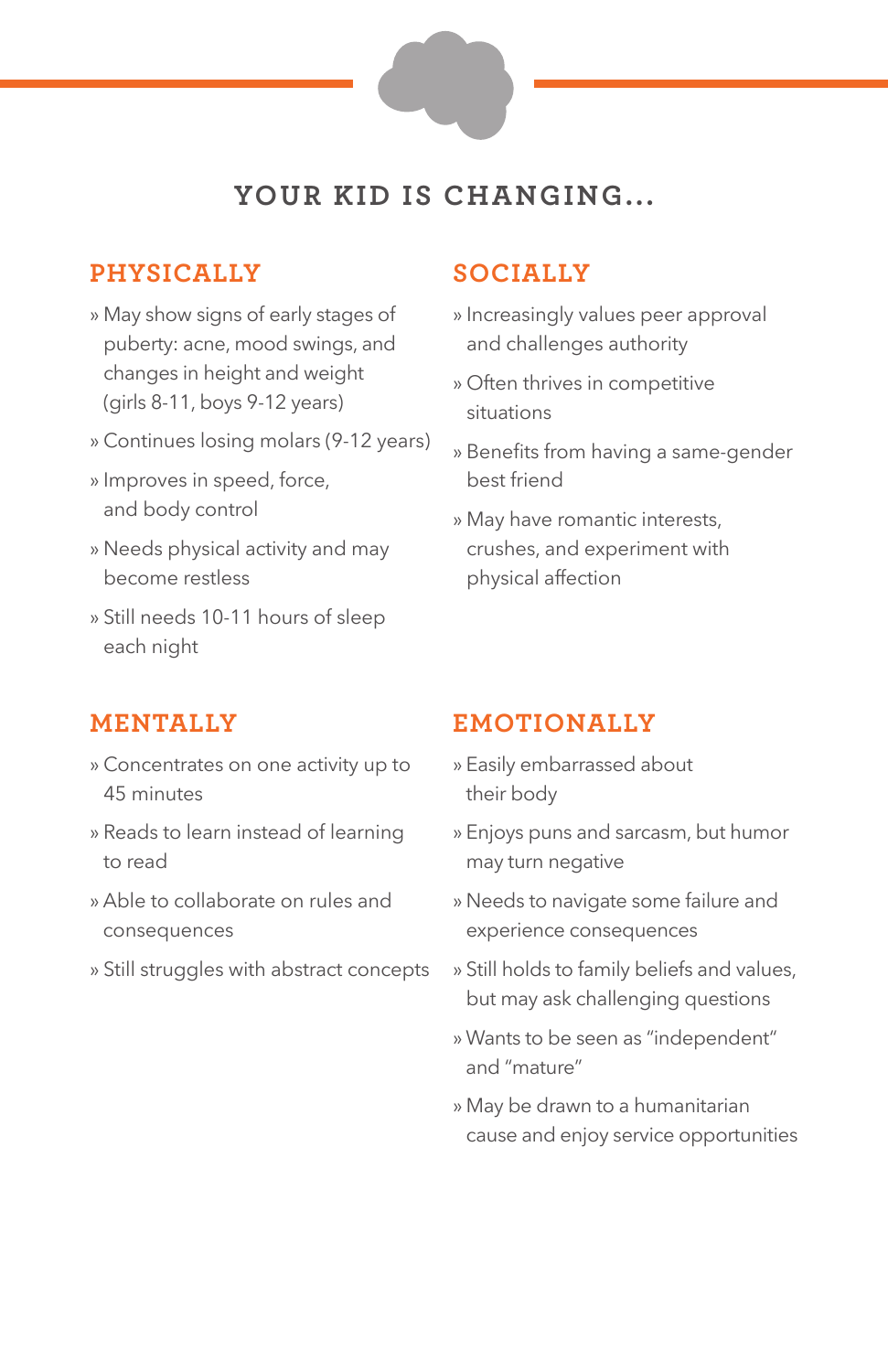# **PHASE: ATIMEFRAME** KID'S WHEN IN YOU A LIFE. **CAN** LEVERAGE DISTINCTIVE OPPORTUNITIES TO INFLUENCE THEIR FUTURE



**YOU HAVE 468 WEEKS AND COUNTING...**

© THE RETHINK GROUP, INC. ALL RIGHTS RESERVED. THINKORANGE.COM | JUSTAPHASE.COM | THEPARENTCUE.ORG